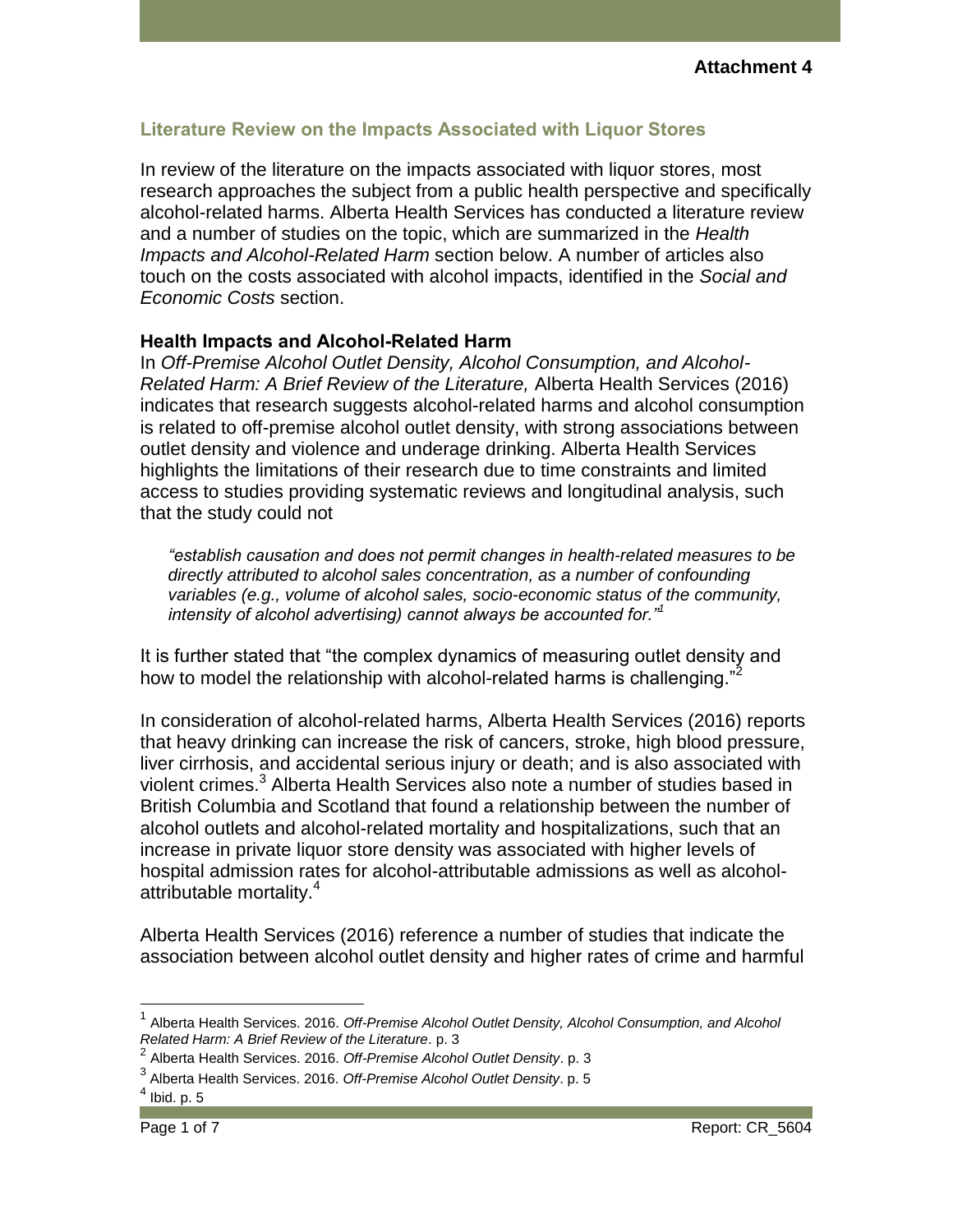drinking.<sup>5</sup> Studies indicate that an increase in alcohol outlet density had a more significant impact on adolescents in urban areas compared to rural areas. In a New York study, it was found that the prevalence of binge drinking increased significantly where the density of alcohol outlets exceeded 80 outlets per square mile.<sup>6</sup> In comparison, the two neighbourhoods in Edmonton with the highest number of liquor stores, Oliver (8 liquor stores), and Downtown (9 liquor stores), have 10 and 12 liquor stores per square mile. Citywide, Edmonton has a 0.94 liquor stores per square mile. In a study based in New Zealand, the association of binge drinking and alcohol outlet density increased by 4 percent each time an alcohol outlet increased within 1 kilometre of home.

Campenella and Flanagan (2012) identify some of the social and health impacts associated with the privatization of liquor stores. It was found that there was a significant relationship between liquor privatization and suicide rates, with a permanent increase shown as early as 1985 with the emergence of private wine .<br>stores in Alberta.<sup>8</sup> It also found that studies indicated that privatization has not impacted traffic fatalities, and that fatalities related to drinking and driving has declined significantly since the 1970s.<sup>9</sup> This is countered with the argument that a number of anti-drunk driving initiatives may have also had an effect on the statistics, as well as the increase in the liquor store density reducing the distance travelled by impaired drivers.<sup>10</sup>

Similar to the findings by Alberta Health Services (2016), Campenella and Flanagan (2012) note the relationship between liquor store density and alcoholrelated mortality, such that in a study between 2003 and 2008 in British Columbia, researchers found that each additional private liquor store per 1,000 residents 15 years of age or older "increased local alcohol-related mortality by 27.5%" and that "an increased proportion of private to public liquor retailers was also linked to increased rates of alcohol-related deaths.<sup>11</sup>

# **Social and Economic Costs**

 $\overline{a}$ 

 $^5$  Ibid. p. 5 - 6

<sup>6</sup> Alberta Health Services. 2016. *Off-Premise Alcohol Outlet Density*. p. 6

 $^7$  Ibid. p. 6

<sup>8</sup> Campenella, D. and Flanagan, G. 2012. *Impaired Judgement: The Economic and Social Consequences of Liquor Privatization in Western Canada*. Canadian Centre for Policy Alternatives. p. 27-28 Available at: [https://www.parklandinstitute.ca/impaired\\_judgement](https://www.parklandinstitute.ca/impaired_judgement)

<sup>9</sup> Campenella, D. 2012. *Impaired Judgement.* p. 28

 $10$  Ibid. p. 28

 $11$  Ibid. p.  $28$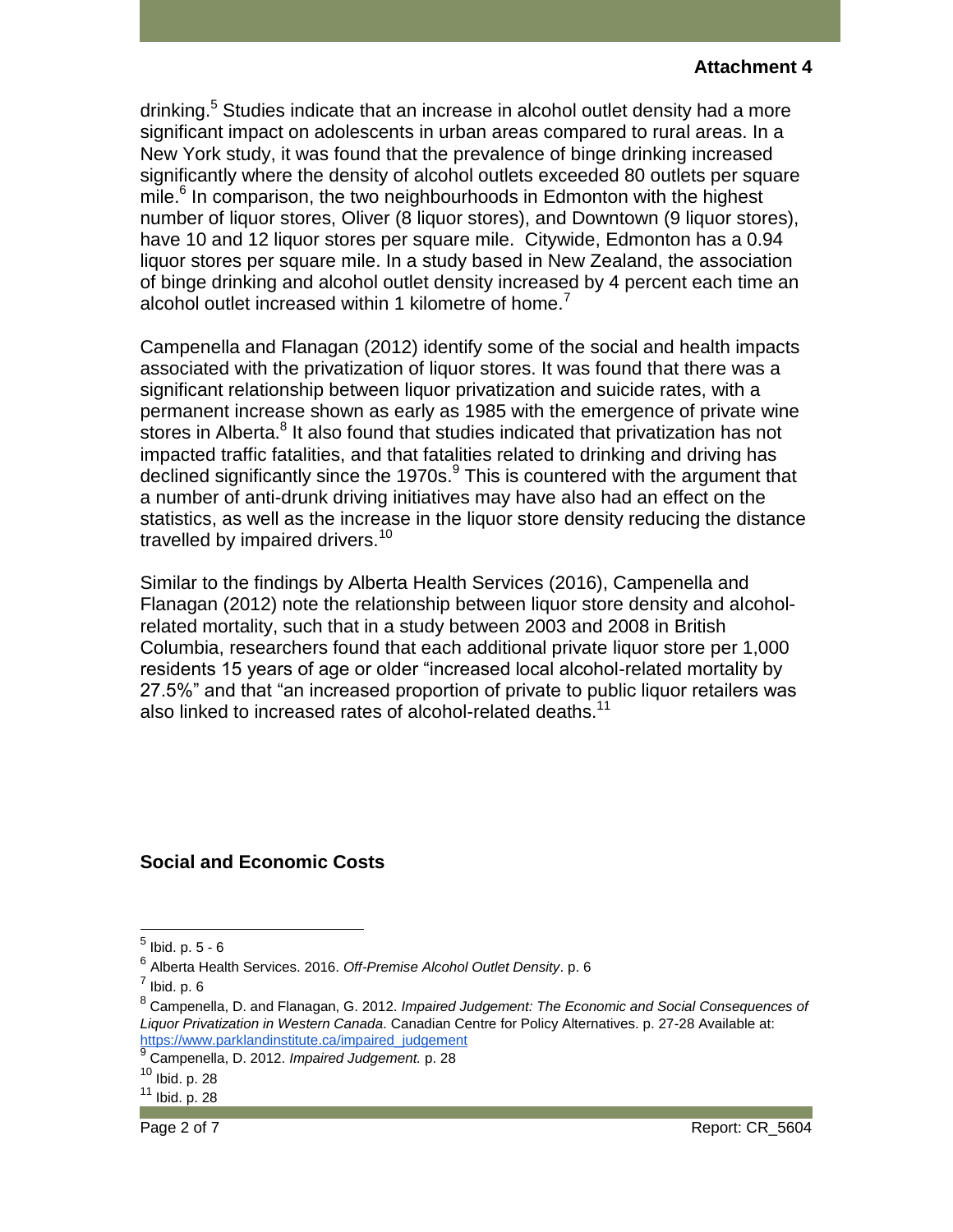### **Attachment 4**

The Canadian Centre on Substance Abuse (2012) identifies that "the measurable social costs of alcohol fall into two major categories: indirect and direct costs."<sup>12</sup> The indirect costs include those related to productivity losses, due to "disability or premature death associated with problematic drinking."<sup>13</sup> Direct costs include "public expenditures on enforcement, health care and other functions (e.g, prevention, research)."<sup>14</sup> In consideration of the economic and social consequences of liquor privatization, Campenella and Flanagan (2012) identify that "liquor prices are too low to allow governments to recoup all the costs related to the public health and social consequences of alcohol consumption."<sup>15</sup> Campenella and Flanagan (2012) note that when prohibition was repealed throughout Canada, provincial liquor control boards were created to manage the consumption and production of liquor.<sup>16</sup> Through a public monopoly, provincial governments can limit the supply of liquor to promote moderate consumption, and transfer revenues towards social programs, such as "those targeting the harms related to liquor consumption."<sup>17</sup> However, in a private model, Campenella and Flanagan (2012) argue that the public benefit is forgone.<sup>18</sup>

In their report, Campenella and Flanagan (2012) review the effects of privatization of liquor in Saskatchewan, British Columbia, and Alberta. In comparing liquor prices, it was found that the private liquor stores in British Columbia had the highest prices, followed by Alberta with the second highest prices.<sup>19</sup> Many of the proponents for privatization have argued that nongovernment operated stores would be able to run stores more efficiently, which would result in lower prices; however, this comparison suggests this is not the case.<sup>20</sup> Furthermore, higher liquor prices in Alberta have not resulted in more revenues for the provincial government. In comparison to British Columbia and Saskatchewan, the government revenue per litre of alcohol sold, between 1993 and 2011, decreased in Alberta, and Alberta was found to have the least effective liquor tax.<sup>21</sup>

In the 2009 provincial budget, Premier Ed Stelmach proposed a mark-up on liquor that would have generated an estimated \$180 million in revenue in the year of its implementation; however, this was rescinded within three months of its implementation.<sup>22</sup> Campenella and Flanagan (2012) suggest that if the mark-up

 $\overline{a}$ 

<sup>12</sup> Thomas, G. 2012. *Analysis of Beverage Alcohol Sales in Canada: Alcohol Price Policy Series, Report 2 of 3*. Canadian Centre on Substance Abuse. p. 11 Available at:

<http://www.ccdus.ca/Resource%20Library/CCSA-Analysis-Alcohol-Sales-Policies-Canada-2012-en.pdf> <sup>13</sup> Thomas, G. 2012. *Analysis of Beverage Alcohol Sales in Canada*. p. 11

<sup>14</sup> Ibid. p. 12

<sup>15</sup> Campenella, D. 2012. *Impaired Judgement.* p. 5

<sup>16</sup> Campenella, D. 2012. *Impaired Judgement.* p. 9

<sup>17</sup> Ibid. p. 9

 $18$  Ibid. p. 9

<sup>19</sup> Ibid. p. 10

<sup>20</sup> Ibid. p. 10-11

 $^{21}$  Ibid. p. 13

 $^{22}$  Ibid. p. 14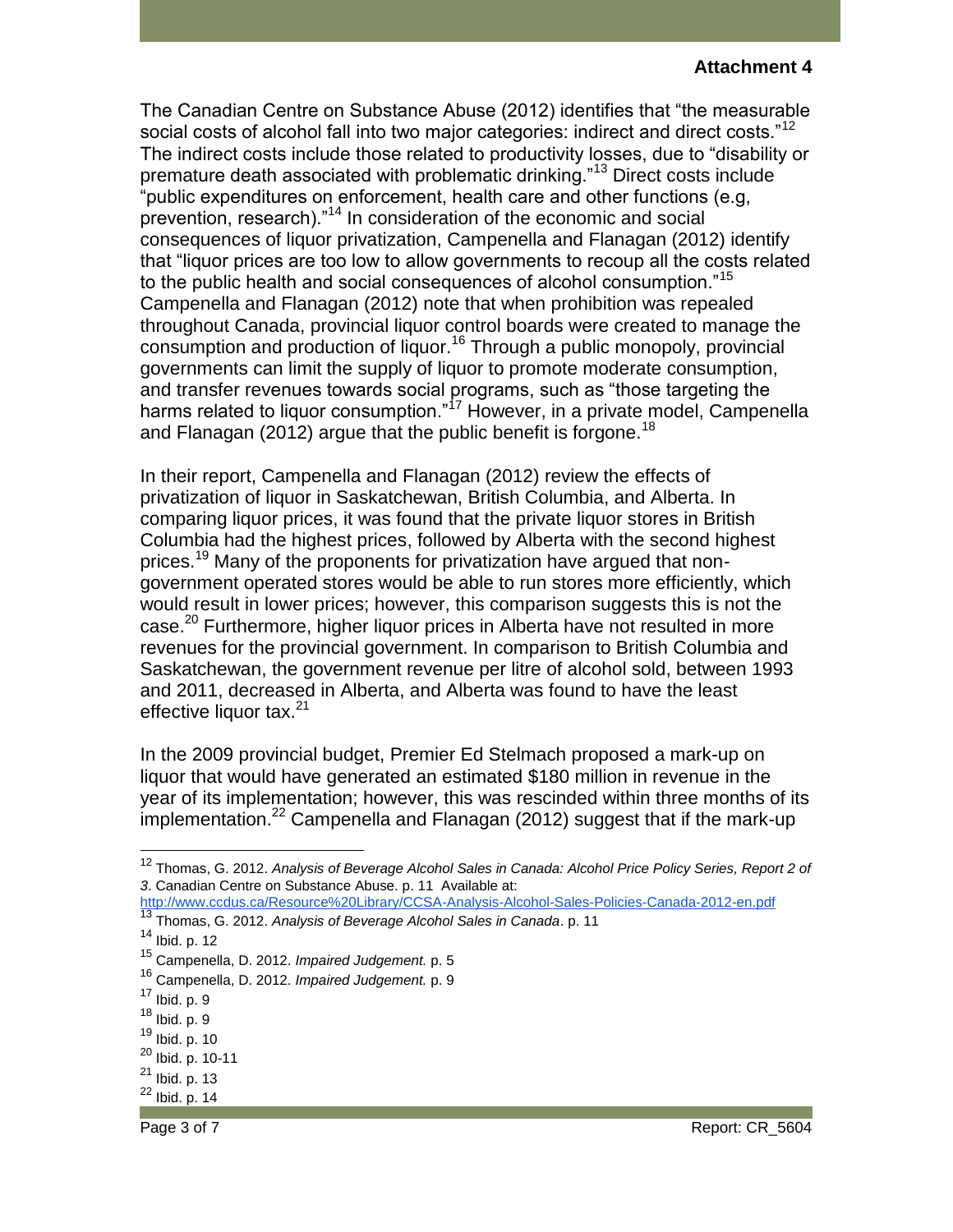had continued, this would have generated approximately \$150 million in annual revenue, which could have provided "substantial funding for public services such as health care that are burdened by alcohol's externalities."<sup>23</sup>

In consideration of the external costs associated with alcohol, Campenella and Flanagan (2012) note that this includes costs associated with "lost productivity, health care, and law enforcement."<sup>24</sup> In a cost-benefit analysis Campenella and Flanagan (2012) found that in 2002, government revenues generated approximately \$3.9 billion nationally and the social costs amounted to approximately \$7.5 and 14.6 billion.<sup>25</sup> Based on the calculations, Campenella and Flanagan conclude that liquor sales "cost Canadians between \$3.6 and \$10.7 billion in 2002 alone."<sup>26</sup> In review of the alcohol-related direct costs for prevention, research and transfer payment programs in 2002, Alberta was found to have the 6th largest deficit per capita in comparison to other provinces and territories in Canada.<sup>27</sup> However, in provinces with a population greater than one million, Alberta had the second highest deficit.<sup>28</sup>

## **Strategies to Reduce Harms Associated with Alcohol Consumption**

Alberta Health Services (2016) identifies restrictions on the physical access to alcohol can be used to minimize alcohol-related harms.<sup>29</sup> In the report, it is noted that the type, location and hours of operation of alcohol outlets affect the availability of alcohol, and as the availability of alcohol increases, so does consumption and alcohol-related harm.<sup>30</sup>

In a national study of *Strategies to Reduce Alcohol-Related Harms and Costs in Canada: A Comparison of Provincial Policies,* Giesbrecht et al. (2013) make 10 recommendations to provincial governments to reduce harms related to alcohol consumption.<sup>31</sup> Only one action is directly related to the physical availability of alcohol, indicating there are many more tools available outside of zoning to address harms related to alcohol. These tools range from marketing and advertising restrictions, raising minimum drink prices, pricing alcohol in relation to concentration, raising the minimum drinking age, placing a moratorium on further

 $\overline{a}$ 

<sup>&</sup>lt;sup>23</sup> Ibid. p. 14

<sup>24</sup> Ibid. p. 15

 $^{25}$  Ibid. p. 15

 $^{26}$  Ibid. p. 15

<sup>27</sup> Thomas, G. 2012. *Analysis of Beverage Alcohol Sales in Canada*. p. 14

<sup>28</sup> Ibid. p. 14

 $^{29}$  Ibid. p. 4

 $30$  Ibid. p. 4

<sup>31</sup> Giesbrecht, N., Wettlaufer, A., April, N., Asbridge, M., Cukier, S., Mann, R., McAllister, J., Murie, A., Plamondon, L., Stockwell, T., Thomas, G., Thompson, K., & Vallance, K. 2013. *Strategies to Reduce Alcohol-Related Harms and Costs in Canada: A Comparison of Provincial Policies.* Toronto: Centre for Addiction and Mental Health. p. 50 - 54 Available at[: http://madd.ca/media/docs/Strategies-to-reduce](http://madd.ca/media/docs/Strategies-to-reduce-alcohol-related-harms-and-costs_ENG_FINALrevised.pdf)[alcohol-related-harms-and-costs\\_ENG\\_FINALrevised.pdf](http://madd.ca/media/docs/Strategies-to-reduce-alcohol-related-harms-and-costs_ENG_FINALrevised.pdf)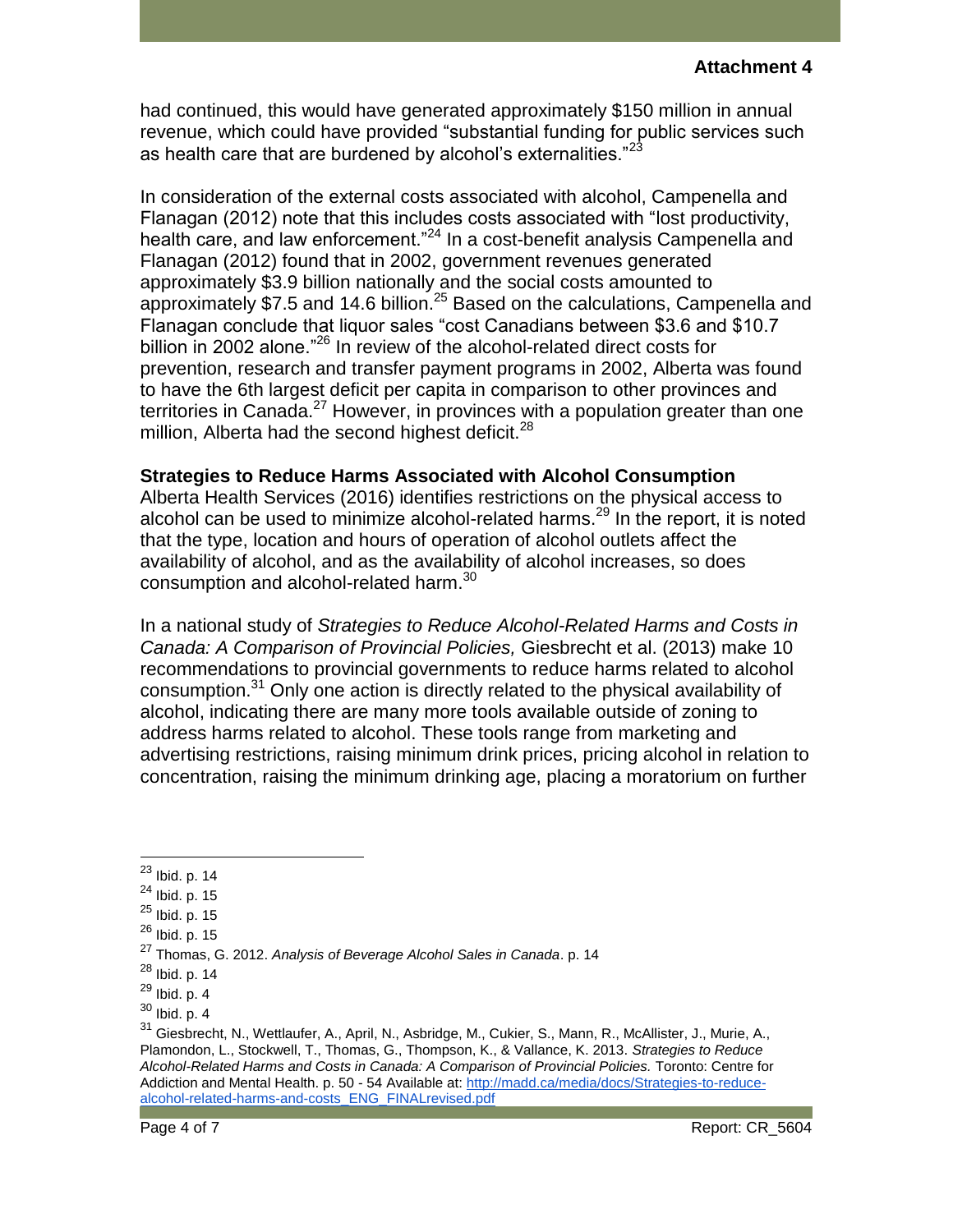privatization of liquor sales, warning labels and signs, and other more stringent provincial liquor policies.<sup>32</sup>

Although focusing on outlet type and numbers, Alberta Health Services notes that Campbell et al. (2009) describes seven characteristics that can influence the impact alcohol has on health, including:

- outlet type (e.g. bars, restaurants, liquor stores) and number of outlets,
- outlet size,
- clustering of outlets,
- outlets associated with illegal activity,
- size of the community,
- neighbourhood characteristics; and
- proximity to places of concern.  $33$

In the report *Alcohol Availability, Neighbourhood Deprivation, and Links to Alcohol-related Harms,* Khalili (2017) identifies that moderation in combination with municipal alcohol policies can aid in reducing alcohol-related harm.<sup>34</sup> Some of the strategies Khalili (2017) identifies to reduce alcohol-related harm include regulating the sale and distribution of alcohol, through hours of operation and restrictions on the number of alcohol outlets; and pricing policies that institute minimum pricing and taxes.<sup>35</sup>

In 2007, the National Alcohol Strategy Working Group recommended four areas for action to reduce harms related to alcohol, including:

- health promotion, prevention and education;
- health impacts and treatment;
- availability of alcohol; and
- $\bullet$  safer communities.<sup>36</sup>

In regards to the availability of alcohol, the National Alcohol Strategy Working Group (2007) recommends "shoring up the social responsibility mandate of government liquor control boards, reinforcing liquor licensing and enforcement regulations, and harmonizing minimum purchase ages across Canada" as well as "key taxation and pricing policies, as well as controls on advertising promotion."<sup>37</sup> The safer communities recommendations includes ways "communities can foster a culture of moderation and create safer drinking

<sup>32</sup> Giesbrecht, N. 2013. *Strategies to Reduce Alcohol-Related Harms and Costs in Canada*. p. 50 - 54

<sup>33</sup> Campbell, C. A., Hahn, R. A., Elder, R., Brewer, R., Chattopadhyay, S., Fielding, J., Middleton, J. C. (2009). *American Journal of Preventive Medicine*, 37(6), 556-569. cited in Alberta Health Services. 2016.

*Off-Premise Alcohol Outlet Density*. p. 4

<sup>34</sup> Khalili, P. 2017. *Alcohol Availability, Neighbourhood Deprivation, and Links to Alcohol-Related Harms*. Alberta Health Services. p. 1

 $^{35}$  Ibid. p. 3

<sup>36</sup> National Alcohol Strategy Working Group. 2007. *Reducing Alcohol-Related Harm In Canada: Toward a Culture of Moderation: Recommendations for a National Alcohol Strategy*. Canadian Centre on Substance Use and Addiction. p. iii Available at: http://www.ccdus.ca/Resource%20Library/ccsa-023876-2007.pdf <sup>37</sup> National Alcohol Strategy Working Group. 2007. *Reducing Alcohol-Related Harm In Canada.* p. 2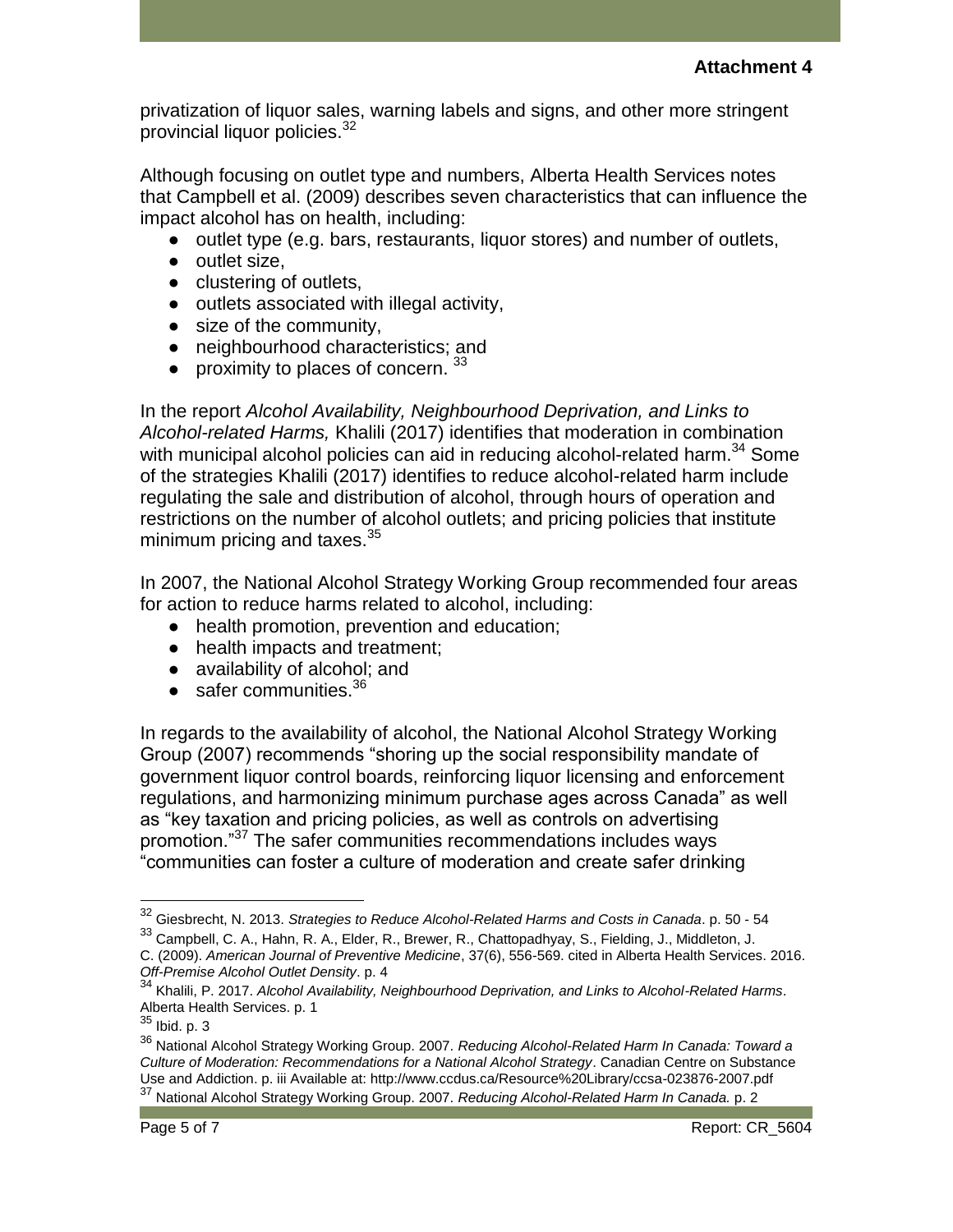environments" and "addresses the various physical and social contexts in which harmful drinking patterns occur, including the home, workplace, school, licensed establishments and recreation."<sup>38</sup>

## **Conclusion**

The research on the impacts of alcohol consumption on health are extensive and indicate that the impacts are affected by the availability and access to alcohol.

Although the research has identified that since privatization the number of liquor stores has increased, and that the price of liquor is higher when compared to other provinces, the revenue generated from liquor taxes has continued to decrease in Alberta. Further, the Government of Alberta could direct more funding towards social programs, with the aim to reduce the harms associated with alcohol consumption, through a more effective liquor tax regime. Finally, the research suggests the public benefit of a provincial monopoly on the distribution and sale of liquor is sacrificed in a privatized model.

In considering strategies to reduce the harms associated with alcohol consumption, research encourages:

- Reducing access and availability. In addition to limiting the density and the physical location of liquor stores, restrictions on the hours of operation, and increasing the price of liquor, including how it is taxed, are effective strategies to reduce alcohol consumption.
- Providing social programs and policies to protect individuals from the impacts of economic downturns and loss of employment.
- Harm reduction measures and providing safe places for individuals to reduce the consequences of harmful alcohol use.
- The development of municipal alcohol policies.
- Partnering with communities to address local issues.
- Health promotion, prevention and education on responsible alcohol consumption.
- Strengthening the enforcement of drinking and driving.

## **References:**

Alberta Health Services. 2016. *Off-Premise Alcohol Outlet Density, Alcohol Consumption, and Alcohol Related Harm: A Brief Review of the Literature*. Alberta Health Services. p. 1 -10 Available at:

[https://www.edmonton.ca/city\\_government/council\\_committee\\_meetings/city-council-](https://www.edmonton.ca/city_government/council_committee_meetings/city-council-2016.aspx)[2016.aspx](https://www.edmonton.ca/city_government/council_committee_meetings/city-council-2016.aspx) *(View City Council Public Hearing minutes from December 12, 2016, Agenda Item 3.10, Attachment 4)*

Campbell, C. A., Hahn, R. A., Elder, R., Brewer, R., Chattopadhyay, S., Fielding, J., Middleton, J. C. (2009). *American Journal of Preventive Medicine*, 37(6), p. 556-569.

 $38$  Ibid. p. 2